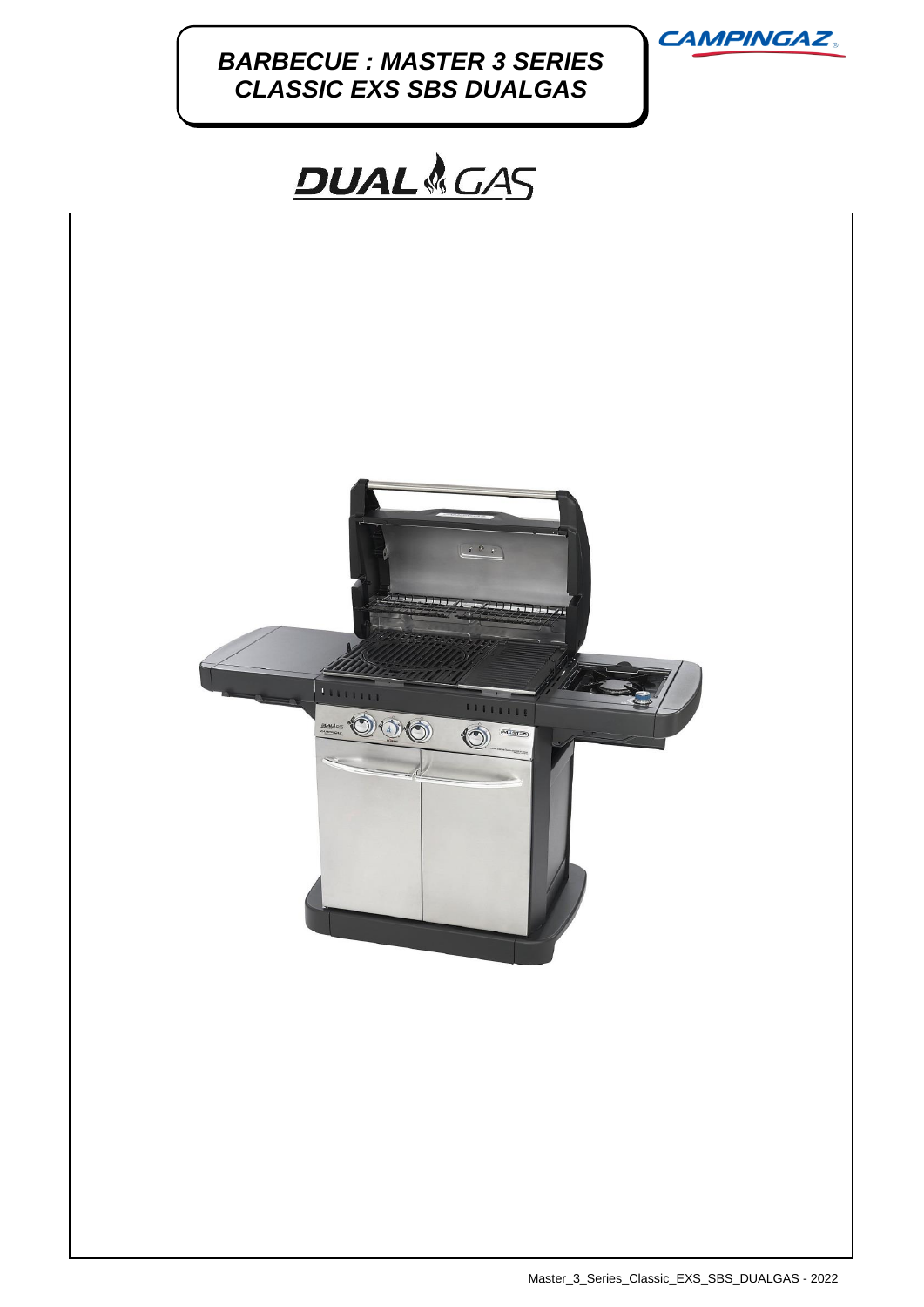

Master\_3\_Series\_Classic\_EXS\_SBS\_DUALGAS - 2022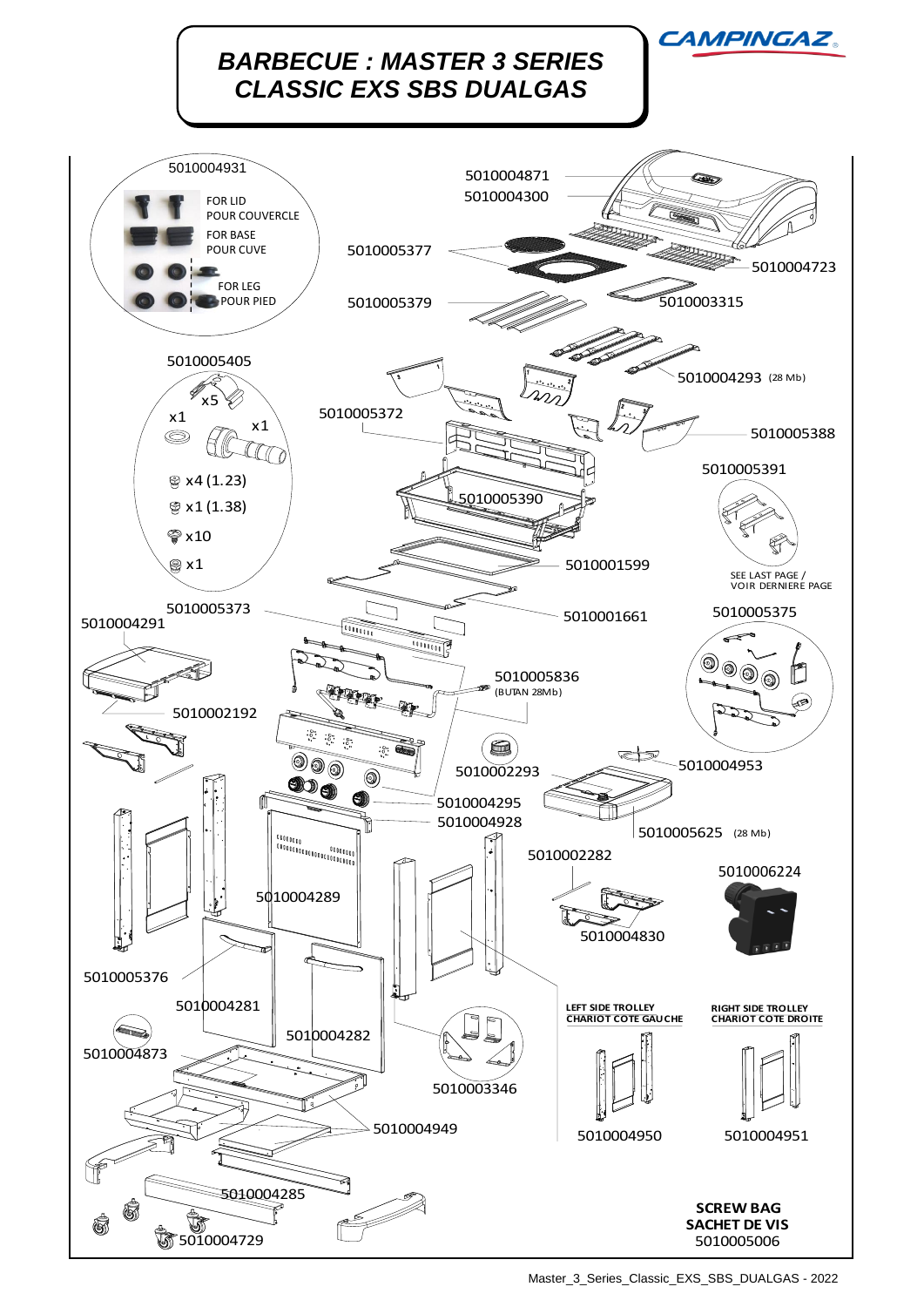![](_page_2_Picture_0.jpeg)

## *BARBECUE : MASTER 3 SERIES CLASSIC EXS SBS DUALGAS*

| <b>SPARE PARTS</b><br>REF. | <b>POINTS</b> | <b>EN DESCRIPTIONS</b>                                                                                                     | <b>FR DESCRIPTIONS</b>                                                          |
|----------------------------|---------------|----------------------------------------------------------------------------------------------------------------------------|---------------------------------------------------------------------------------|
| 5010001599                 | 50            | <b>GREASE PLATE</b>                                                                                                        | PLATEAU RAMASSE GRAISSE                                                         |
| 5010001661                 | 60            | <b>HEAT SHIELD</b>                                                                                                         | <b>PARE CHALEUR</b>                                                             |
| 5010002192                 | 40            | <b>USTENSIL HOOK</b>                                                                                                       | PORTE USTENSILES                                                                |
| 5010002282                 | 30            | REINFORCEMENT WIRE SIDE SHELF                                                                                              | <b>FIL RENFORT ETAGERE</b>                                                      |
| 5010002293                 | 50            | KNOB FOR SIDE STOVE                                                                                                        | <b>VOLANT POUR RECHAUD LATERAL</b>                                              |
| 5010003315                 | 200           | REVERSIBLE SMALL ENAMELLED CAST IRON                                                                                       | PETITE PLAQUE DE CUISSON FONTE                                                  |
| 5010003346                 | 40            | AXLE SUPPORTS FOR DOORS (MOD. 2016 AND<br>AFTER) + 2 CHASSIS SQUARES                                                       | SUPPORTS AXE PORTES (MOD. A PARTIR DE<br>2016) + 2 EQUERRES CHASSIS             |
| 5010004281                 | 250           | LEFT DOOR WITHOUT HANDLE - STAINLESS<br><b>STEEL</b>                                                                       | PORTE GAUCHE SANS POIGNEE - INOX                                                |
| 5010004282                 | 250           | RIGHT DOOR WITHOUT HANDLE - STAINLESS<br><b>STEEL</b>                                                                      | PORTE DROITE SANS POIGNEE - INOX                                                |
| 5010004285                 | 170           | <b>SKIRT</b>                                                                                                               | <b>JUPE</b>                                                                     |
| 5010004289                 | 110           | <b>REAR PANEL</b>                                                                                                          | PANNEAU ARRIERE                                                                 |
| 5010004291                 | 190           | LEFT SIDE TABLE W/ USTENSIL HOOK                                                                                           | ETAGERE GAUCHE AVEC PORTE USTENSILES                                            |
| 5010004293                 | 180           | STAINLESS STEEL BURNER 28Mb                                                                                                | <b>BRULEUR INOX 28Mb</b>                                                        |
| 5010004295                 | 60            | KNOB (X3)                                                                                                                  | VOLANT (X3)                                                                     |
| 5010004300                 | 880           | STAINLESS STEEL LID WITH THERMOMETER                                                                                       | COUVERCLE INOX AVEC THERMOMETRE                                                 |
| 5010004723                 | 80            | <b>WARMING GRID (X2)</b>                                                                                                   | <b>GRILLE DE MIJOTAGE (X2)</b>                                                  |
| 5010004729                 | 70            | SET OF WHEELS (x2)                                                                                                         | <b>ENSEMBLE ROUES (x2)</b>                                                      |
| 5010004830                 | 60            | SIDE SHELF SUPPORTS (RIGHT AND LEFT) -<br><b>TEXTURED DARK GREY</b>                                                        | SUPPORTS ETAGERE (DROITE ET GAUCHE) -<br><b>GRAINE GRIS FONCE</b>               |
| 5010004871                 | 90            | THERMOMETER WITH NUTS                                                                                                      | THERMOMETRE AVEC ECROUS                                                         |
| 5010004873                 | 50            | MAGNETS (X2)                                                                                                               | AIMANTS (X2)                                                                    |
| 5010004928                 | 50            | <b>TROLLEY TOP REINFORCEMENT BAR</b>                                                                                       | BARRE SUPERIEURE DE RENFORT CHARIOT                                             |
| 5010004931                 | 50            | LID PADS(x2) + BASE CUSHIONS(x2) + LEG<br>GROMMETS(x4)                                                                     | PATINS COUVERCLE(x2) + BOUCHONS CUVE(x2)<br>+ RONDELLES PIED(x4)                |
| 5010004949                 | 250           | CHASSIS (MOD. 2018 AND AFTER)                                                                                              | CHASSIS (MOD. A PARTIR DE 2018)                                                 |
| 5010004950                 | 210           | LEFT SIDE PANEL W/ LEGS (MOD. 2018-2019)                                                                                   | PANNEAU GAUCHE AVEC PIEDS (MOD. 2018-<br>2019)                                  |
| 5010004951                 | 210           | RIGHT SIDE PANEL W/ LEGS (MOD. 2018-2019)                                                                                  | PANNEAU DROITE AVEC PIEDS (MOD. 2018-<br>2019)                                  |
| 5010004953                 | 60            | SIDE STOVE PAN SUPPORT                                                                                                     | SUPPORT DE CASSEROLE RECHAUD LATERAL                                            |
| 5010005006                 | 80            | <b>SCREW BAG</b>                                                                                                           | SACHET DE VIS                                                                   |
| 5010005372                 | 170           | STAINLESS STEEL WINDSHIELD                                                                                                 | PAREVENT INOX                                                                   |
| 5010005373                 | 80            | TOP FRONT PANEL WITH SHIELD (X2)                                                                                           | CONSOLE HAUT AVEC ECRAN THERMIQUE (X2)                                          |
| 5010005375                 | 320           | ELECTRONIC IGNITION SET                                                                                                    | KIT ALLUMAGE ELECTRONIQUE                                                       |
| 5010005376                 | 120           | CHROMED STEEL HANDLE (LEFT OR RIGHT) +<br>SCREWS (MOD. 2019 AND AFTER)                                                     | POIGNEE ACIER CHROME (GAUCHE OU<br>DROITE) + VIS (MOD. A PARTIR DE 2019)        |
| 5010005377                 | 270           | ENAMELLED CAST IRON COOKING GRID (FRAME GRILLE DE CUISSON FONTE EMAILLEE (CADRE<br>+ CIRCLE) - MATTE (MOD. 2019 AND AFTER) | + CERCLE) - MATE (MOD. A PARTIR DE 2019)                                        |
| 5010005379                 | 50            | STAINLESS STEEL HEAT DIFFUSEUR (X1)                                                                                        | DIFFUSEUR DE CHALEUR INOX (X1)                                                  |
| 5010005388                 | 380           | KIT OF REMOVABLE PARTS (FIREBOX)                                                                                           | KIT DE PARTIES AMOVIBLES (CUVE)                                                 |
| 5010005390                 | 290           | BASE FRAME (MOD. 2019 AND AFTER)                                                                                           | CADRE SUPPORT DE CUVE (MOD. A PARTIR DE                                         |
| 5010005391                 | 130           | KIT OF ELECTRODES + HOUSINGS                                                                                               | 2019)<br>KIT ELECTRODES + SUPPORTS                                              |
| 5010005405                 | 90            | NATURAL GAS KIT (6 INJECTORS + 4 HOLE                                                                                      | KIT GAZ NATUREL (6 INJECTEURS + 4                                               |
|                            |               | REDUCERS + NATURAL GAS CONNECTOR)                                                                                          | REDUCTEURS VENTURI + ABOUT GAS NAT.)                                            |
| 5010005625                 | 600           | SIDE BURNER TABLE WITH STAINLESS STEEL<br>HOSE 28Mb                                                                        | ETAGERE RECHAUD LATERAL AVEC TUYAU<br>INOX 28Mb                                 |
| 5010005836                 | 580           | CONTROL PANEL + WIRES<br>(BACKLIGHTING+IGNITION) + STOVE PIPE 28Mb<br>(BUTAN)                                              | CONSOLE + CABLAGE (ECLAIRAGE+ALLUMAGE)<br>+ TUBULURE RECHAUD 28Mb (BUTANE)      |
| 5010006224                 | 100           | ELECTRONIC IGNITOR 4 OUTLETS (FOR<br>BARBECUE WITH SIDE BURNER)                                                            | BOITIER ALLUMAGE ELECTRONIQUE 4 SORTIES<br>(POUR BARBECUE AVEC RECHAUD LATERAL) |